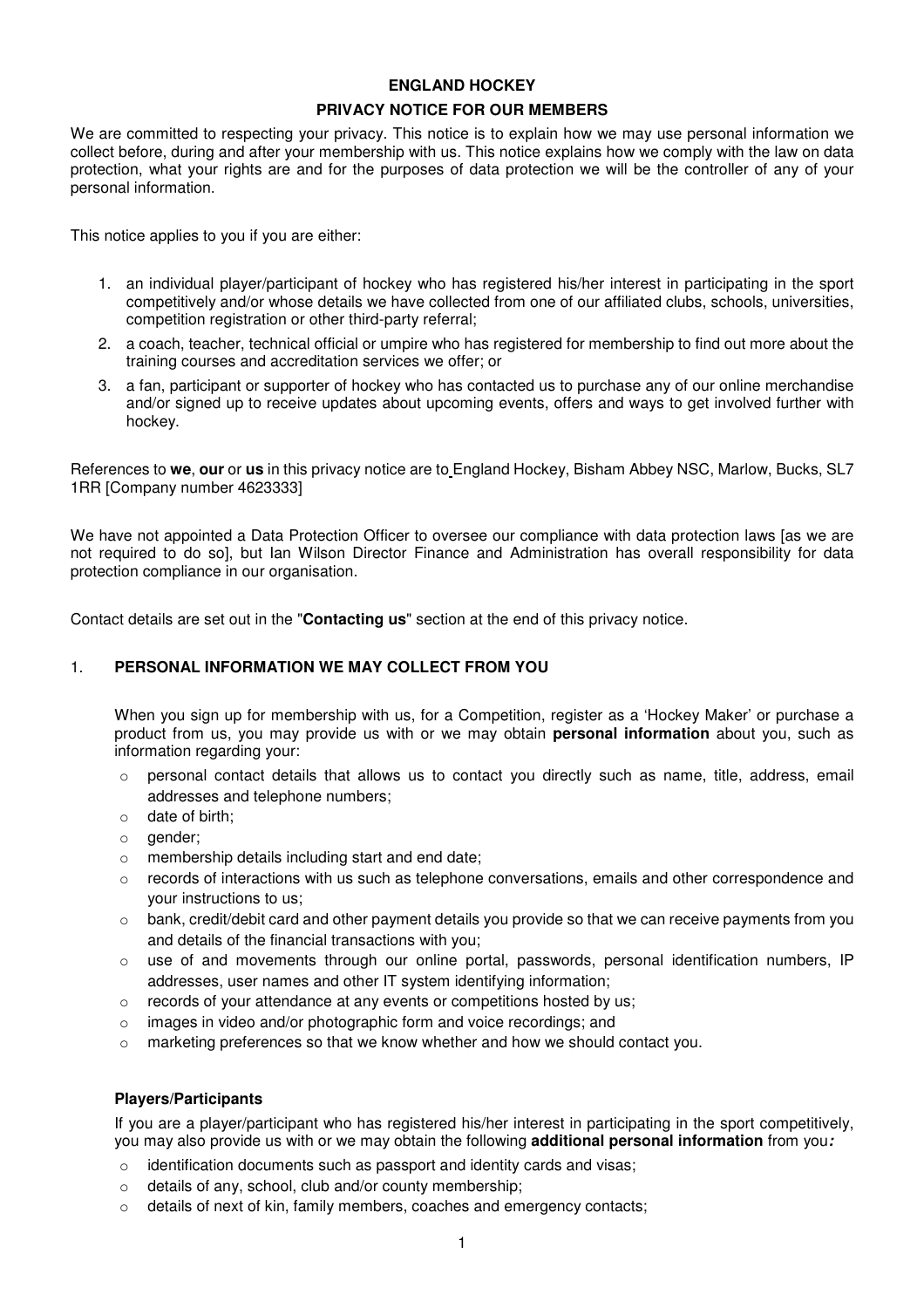- $\circ$  records and assessment of any player rankings, gradings, assessments or ratings, competition results, details regarding events/matches/games attended and performance (including that generated through player pathway programme);
- o any disciplinary and grievance information;
- $\circ$  any details required for the purposes of awarding scholarship funding or grants (including any means testing.

### **Coaches and officials (including Team Managers and Teachers)**

If you have registered with us to receive more information about our coaching/teaching accreditation/qualification scheme and/or any of our education and teaching programmes you may also provide us with or we may obtain the following **additional personal information** from you:

- o any coaching code or official number;
- o your current affiliated club or other organisation (if applicable);
- $\circ$  coaching/teaching qualification and/or officiating history and any player rating (if any);
- o accreditation/qualification start and end date;
- $\circ$  identification documents such as passport, utility bills, identity cards, etc..

# 2. **SPECIAL CATEGORIES OF PERSONAL INFORMATION**

We may also collect, store and use the following "**special categories**" of more sensitive personal information regarding you:

- o information about your race or ethnicity, religious beliefs and sexual orientation;
- $\circ$  information about your health, including any medical condition, health and sickness records, medical records and health professional information; and
- o biometric information about you, for example fingerprints, retina scans.

We may not collect all of the above types of special category personal information about you. In relation to the special category personal data that we do process we do so on the basis that

- $\circ$  the processing is necessary for reasons of substantial public interest, on a lawful basis;
- o it is necessary for the establishment, exercise or defence of legal claims;
- $\circ$  it is necessary for the purposes of carrying out the obligations and exercising our or your rights in the field of employment and social security and social protection law; or
- o based on your explicit consent.

In the table below, we refer to these as the "special category reasons for processing of your personal data". We may also collect **criminal records information** from you. For criminal records history, we process it on the basis of legal obligations or based on your explicit consent.

# 3. **WHERE WE COLLECT YOUR INFORMATION**

We typically collect personal information about our members when you create an account on our site (including Hockey Hub and the Player Pathway System) at www.englandhockey.co.uk to become a member of England Hockey and GB Hockey, to purchase any services or products we offer online, when you make a query and/or complaint or when you correspond with us by phone, e-mail or in some other way.

If you are a player/participant of hockey we also may collect personal information about you from any club, school or other organisation you are affiliated with (including where data has been stored on 'Pitchero', 'Clubuzz', 'Teamer', 'Player Pathway System', 'AltiusRT' and 'Sportlomo') or from other referrals such as from coaches or talent scouts.

If you are providing us with details of referees, next of kin, beneficiaries, family members and emergency contacts they have a right to know and to be aware of how what personal information we hold about them, how we collect it and how we use and may share that information. Please share this privacy notice with those of them whom you feel are sufficiently mature to understand it. They also have the same rights as set out in the "**Your rights in relation to personal information**" section below.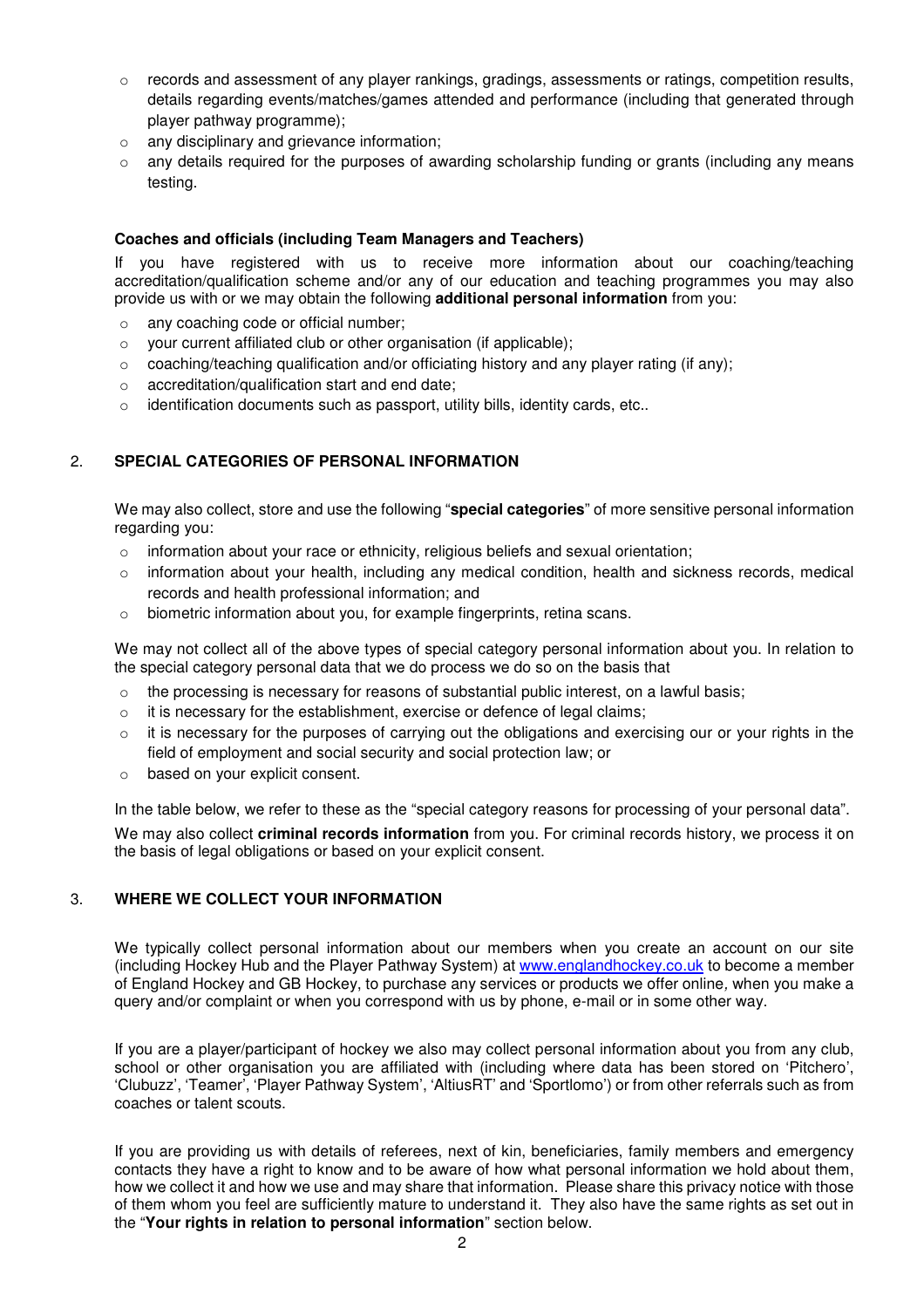# 4. **USES MADE OF THE INFORMATION**

The table below describes the main purposes for which we process your personal information, the categories of your information involved and our lawful basis for being able to do this.

| <b>Purpose</b>                                                                                                                                                                                                                                                                                                                                                                                                | <b>Personal information used</b>                                                                                                                      | <b>Lawful basis</b>                                                                                                                                             |
|---------------------------------------------------------------------------------------------------------------------------------------------------------------------------------------------------------------------------------------------------------------------------------------------------------------------------------------------------------------------------------------------------------------|-------------------------------------------------------------------------------------------------------------------------------------------------------|-----------------------------------------------------------------------------------------------------------------------------------------------------------------|
| All Members (including affiliated clubs, players and purchasers of online services/products)                                                                                                                                                                                                                                                                                                                  |                                                                                                                                                       |                                                                                                                                                                 |
| To administer any membership<br>account(s) you have with us<br>and managing our relationship<br>with you, including arranging<br>for any insurance (through the<br>umpiring and coaching<br>scheme) and dealing with<br>payments and any support,<br>service or product enquiries<br>made by you                                                                                                              | All contact and membership<br>details, transaction and<br>payment information, records of<br>your interactions with us, and<br>marketing preferences. | This is necessary to enable us to properly<br>manage and administer your membership<br>contract with us.                                                        |
| To arrange and manage any<br>contracts for the provision of<br>any merchandise, products<br>and/or services.                                                                                                                                                                                                                                                                                                  | All contact and membership<br>details.<br>Transaction and payment<br>information.                                                                     | This is necessary to enable us to properly<br>administer and perform any contract for<br>the provision of<br>merchandise/products/services.                     |
| To send you information which<br>is included within your<br>membership benefits package,<br>including details about<br>advanced ticket information,<br>insurance, competitions and<br>events, partner offers and<br>discounts and any updates on<br>hockey                                                                                                                                                    | All contact and membership<br>details                                                                                                                 | This is necessary to enable us to properly<br>manage and administer your membership<br>contract with us.                                                        |
| To send you other marketing<br>information we think you might<br>find useful or which you have<br>requested from us, including<br>our newsletters, information<br>about Membership, events,<br>participation products, press<br>releases relating to England<br>and GB international teams,<br>domestic competitive hockey,<br><b>Media accreditation and</b><br>information about our<br>commercial partners | All contact and membership<br>details and marketing<br>preferences                                                                                    | Where we believe we have a legitimate<br>interest to keep you up to date with events<br>in hockey or where you have given us<br>your explicit consent to do so. |
| To answer your queries or<br>complaints                                                                                                                                                                                                                                                                                                                                                                       | Contact details and records of<br>your interactions with us                                                                                           | We have a legitimate interest to provide<br>complaint handling services to you in case<br>there are any issues with your<br>membership.                         |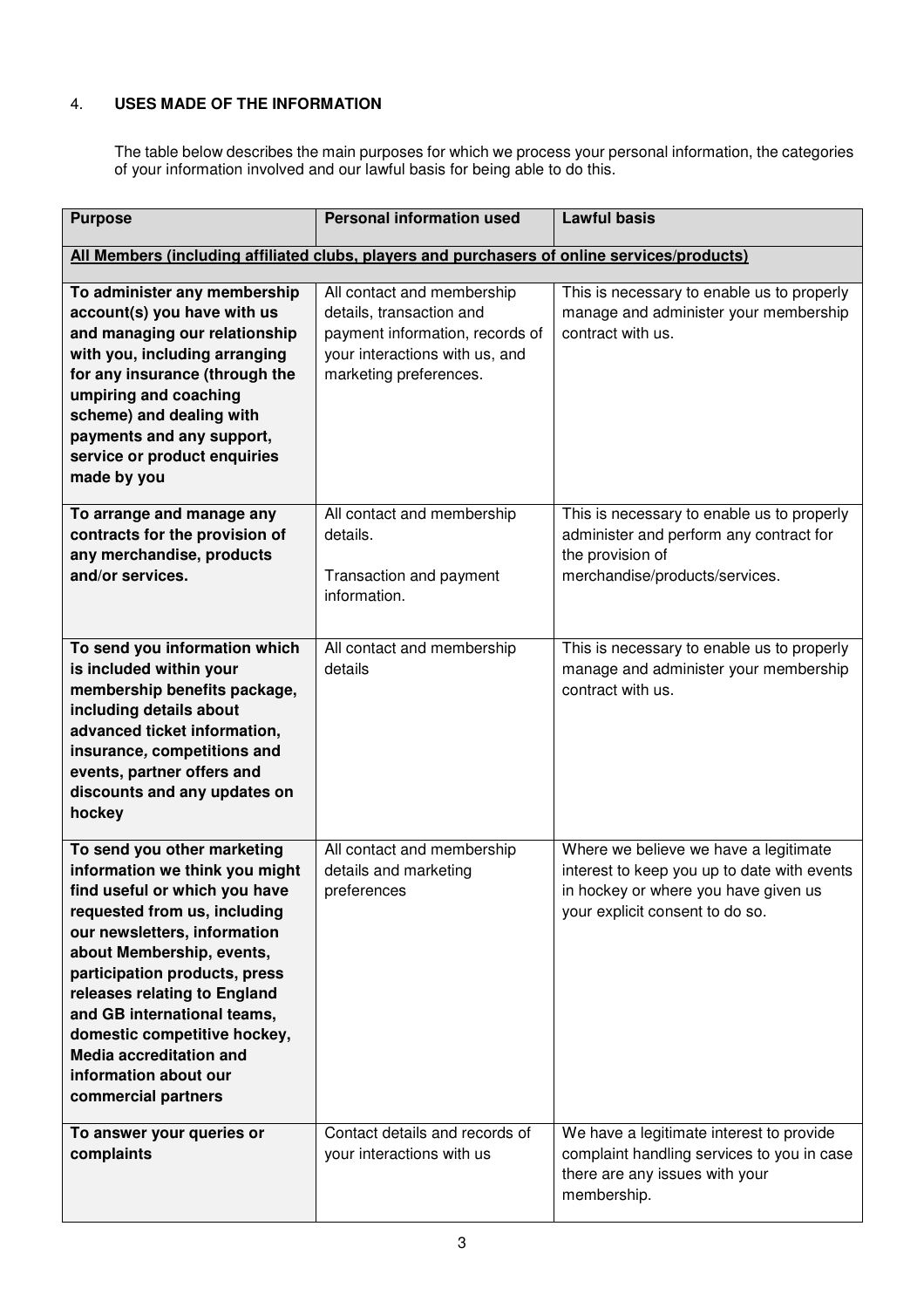| <b>Retention of records</b>                                                                                                                        | All the personal information we<br>collect                                                                                                                                                                                                                | We have a legitimate interest in retaining<br>records whilst they may be required in<br>relation to complaints or claims. We need<br>to retain records in order to properly<br>administer and manage your membership<br>and in some cases, we may have legal or<br>regulatory obligations to retain records.<br>We process special category personal<br>data on the basis of the "special category<br>reasons for processing of your personal<br>data" referred to in section 2 above.<br>For criminal records history we process it<br>on the basis of legal obligations or based<br>on your explicit consent. |
|----------------------------------------------------------------------------------------------------------------------------------------------------|-----------------------------------------------------------------------------------------------------------------------------------------------------------------------------------------------------------------------------------------------------------|-----------------------------------------------------------------------------------------------------------------------------------------------------------------------------------------------------------------------------------------------------------------------------------------------------------------------------------------------------------------------------------------------------------------------------------------------------------------------------------------------------------------------------------------------------------------------------------------------------------------|
| The security of our IT systems                                                                                                                     | In common with most websites,<br>our Sites log various<br>information about visitors,<br>including internet protocol (IP)<br>addresses, browser type,<br>internet service provider (ISP)<br>information, referring / exit<br>pages and date / time stamp. | We have a legitimate interest to ensure<br>that our IT systems are secure, and to<br>protect both you and ourselves from<br>online fraud                                                                                                                                                                                                                                                                                                                                                                                                                                                                        |
| To conduct data analytics<br>studies to better understand<br>event attendance and trends<br>within the sport                                       | Records of your attendance at<br>any events or<br>competitions<br>hosted by us.                                                                                                                                                                           | We have a legitimate interest in doing so<br>to ensure that our membership is targeted<br>and relevant.                                                                                                                                                                                                                                                                                                                                                                                                                                                                                                         |
| To conduct data analysis on the<br><b>Player Pathway System to</b><br>monitor the demographics of<br>players in different levels of the<br>pathway | Records of demographics of<br>players in different levels of the<br>performance pathway                                                                                                                                                                   | We have a legitimate interest in doing so<br>to ensure that our talent pathway is<br>targeted and relevant.<br>We process special category personal<br>data on the basis of the "special category<br>reasons for processing of your personal<br>data" referred to in section 2 above.                                                                                                                                                                                                                                                                                                                           |
| For the purposes of promoting<br>the sport, our events and<br>membership packages.                                                                 | video<br>Images<br>and/or<br>in<br>photographic form.                                                                                                                                                                                                     | Where you have given us your explicit<br>consent to do so.                                                                                                                                                                                                                                                                                                                                                                                                                                                                                                                                                      |
| To comply with health and<br>safety requirements                                                                                                   | Records of attendance                                                                                                                                                                                                                                     | We have a legal obligation and a<br>legitimate interest to provide you and<br>other members of our organisation with a<br>safe environment in which to participate in<br>sport.                                                                                                                                                                                                                                                                                                                                                                                                                                 |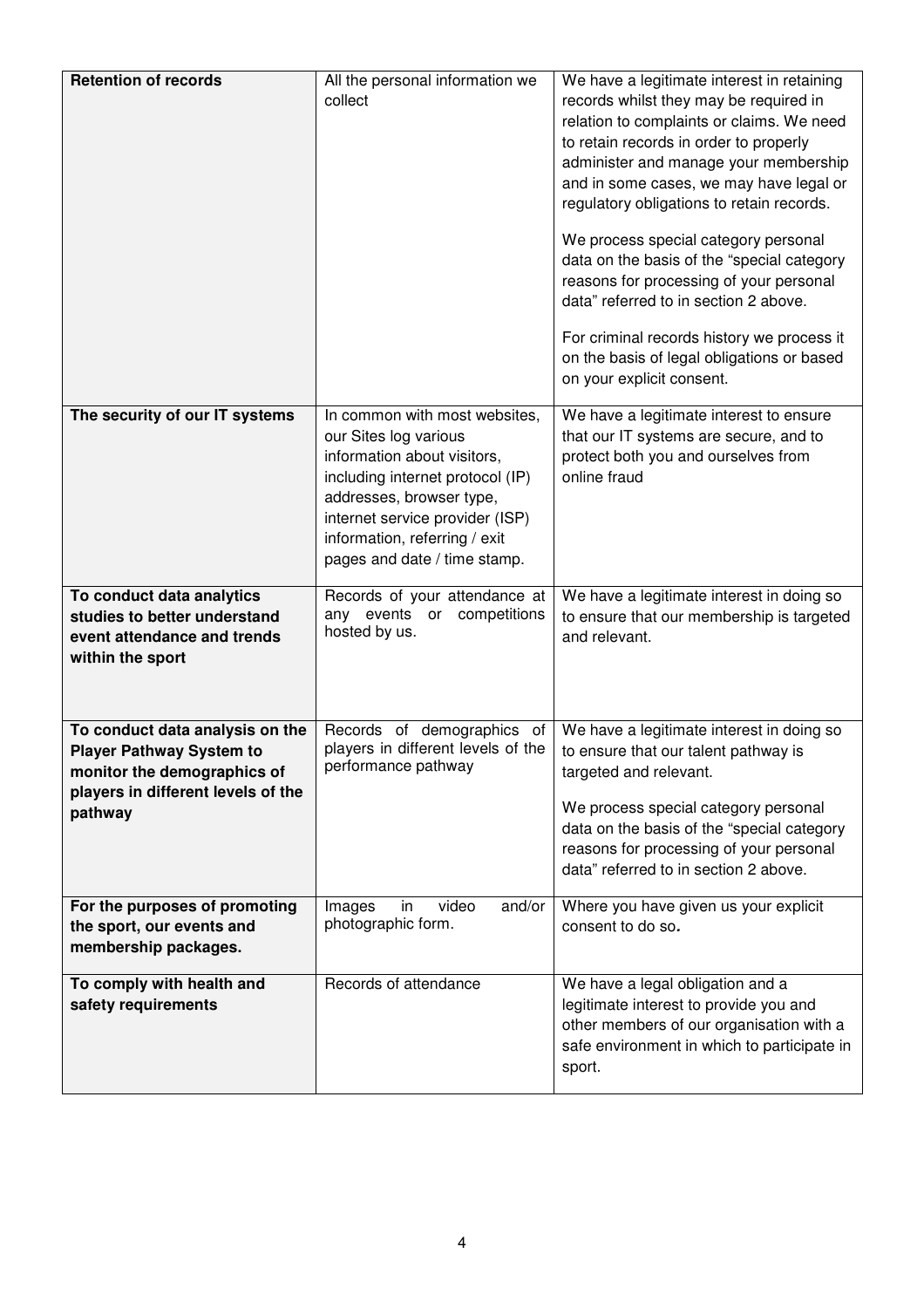| To administer England Hockey<br>including affiliation, AGMs,<br>discipline, safeguarding,<br><b>Competitions and other</b><br>activities associated with<br>efficient administration                                                                                      | All the personal information we<br>collect                                                                                                            | We have a legitimate interest in doing so<br>to ensure the effective running of England<br>Hockey for our members. We may have a<br>legal or regulatory obligation to process<br>your data.<br>We process special category personal<br>data on the basis of the "special category<br>reasons for processing of your personal<br>data" referred to in section 2 above.<br>For criminal records history we process it<br>on the basis of legal obligations or based<br>on your explicit consent. |
|---------------------------------------------------------------------------------------------------------------------------------------------------------------------------------------------------------------------------------------------------------------------------|-------------------------------------------------------------------------------------------------------------------------------------------------------|------------------------------------------------------------------------------------------------------------------------------------------------------------------------------------------------------------------------------------------------------------------------------------------------------------------------------------------------------------------------------------------------------------------------------------------------------------------------------------------------|
| All customers purchasing our products, including event tickets and merchandise                                                                                                                                                                                            |                                                                                                                                                       |                                                                                                                                                                                                                                                                                                                                                                                                                                                                                                |
| To administer any membership<br>or customer account(s) you<br>have with us and managing our<br>relationship with you, dealing<br>with payments and any support,<br>service or product enquiries<br>made by you                                                            | All contact and membership<br>details, transaction and<br>payment information, records of<br>your interactions with us, and<br>marketing preferences. | This is necessary to enable us to properly<br>manage and administer your customer<br>contract with us.                                                                                                                                                                                                                                                                                                                                                                                         |
| To arrange and manage any<br>contracts for the provision of<br>any merchandise, products<br>and/or services.                                                                                                                                                              | All contact and membership<br>details.<br>Transaction and payment<br>information.                                                                     | This is necessary to enable us to properly<br>administer and perform any contract for<br>the provision of<br>merchandise/products/services.                                                                                                                                                                                                                                                                                                                                                    |
| To send you the product (s) you<br>purchased, or information<br>about the product (s) you<br>purchased, including details<br>about advanced ticket<br>information, insurance,<br>competitions and events,<br>partner offers, discounts and<br>any updates on hockey       | All contact details collected at<br>point of purchase                                                                                                 | This is necessary to enable us to properly<br>manage and administer your customer<br>contract with us.                                                                                                                                                                                                                                                                                                                                                                                         |
| To send you other marketing<br>information we think you might<br>find useful or which you have<br>requested from us, including<br>our newsletters, information<br>about Membership, events,<br>participation products and<br>information about our<br>commercial partners | All contact and membership<br>details and marketing<br>preferences                                                                                    | Where we believe we have a legitimate<br>interest in keeping you up to date with<br>events in hockey or where you have given<br>us your explicit consent to do so.                                                                                                                                                                                                                                                                                                                             |
| To answer your queries or<br>complaints                                                                                                                                                                                                                                   | Contact details and records of<br>your interactions with us                                                                                           | We have a legitimate interest to provide<br>complaint handling services to you in case<br>there are any issues with your<br>membership.                                                                                                                                                                                                                                                                                                                                                        |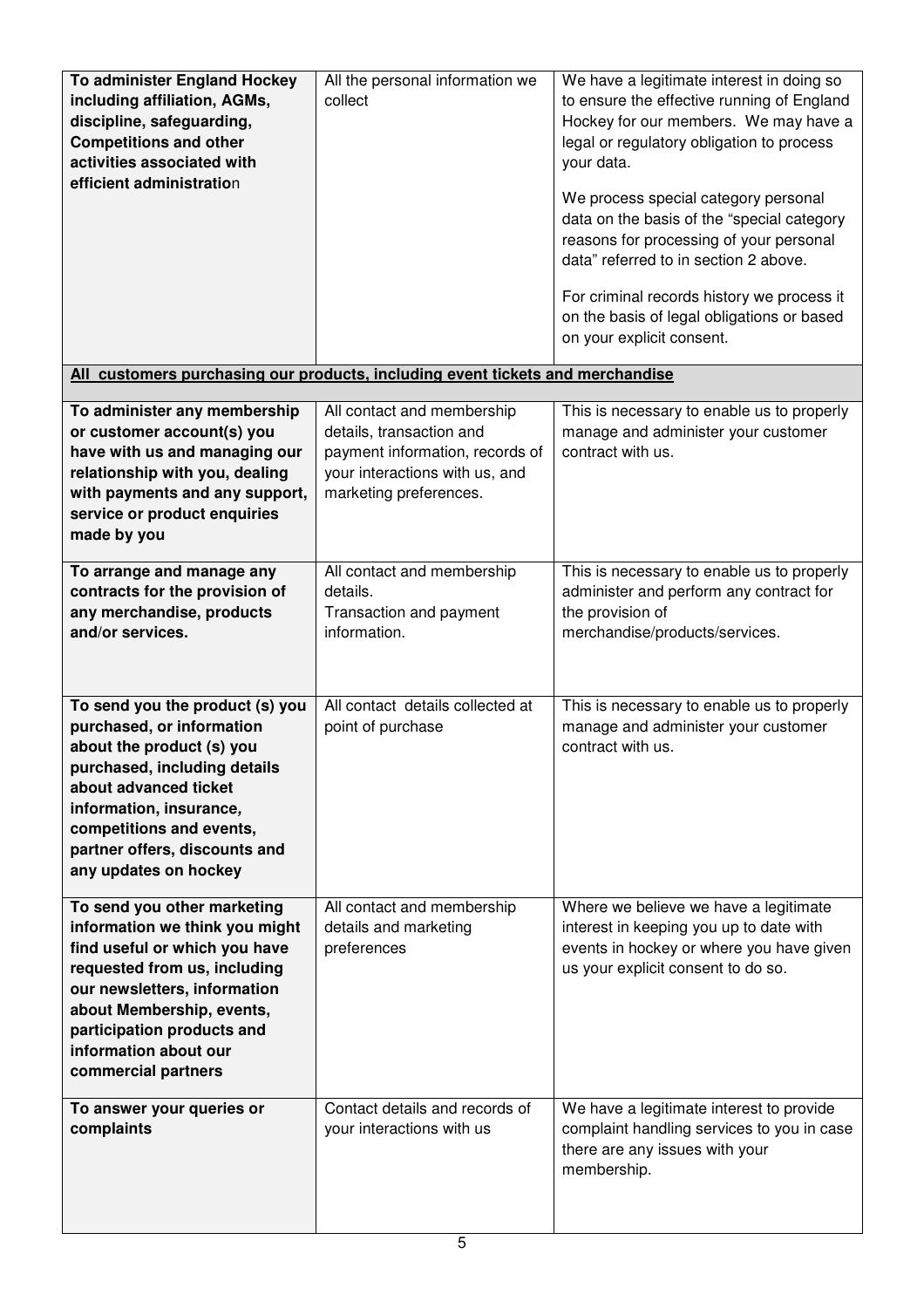| The security of our IT systems                                                                                                                                                                        | Your usage of our IT systems<br>and online portals.                                                                                                                          | We have a legitimate interest to ensure<br>that our IT systems are secure.                                                                                                                                                                                                                                                                                                                                       |
|-------------------------------------------------------------------------------------------------------------------------------------------------------------------------------------------------------|------------------------------------------------------------------------------------------------------------------------------------------------------------------------------|------------------------------------------------------------------------------------------------------------------------------------------------------------------------------------------------------------------------------------------------------------------------------------------------------------------------------------------------------------------------------------------------------------------|
| To conduct data analytics<br>studies to better understand<br>event attendance and trends<br>within the sport                                                                                          | Records of your attendance at<br>any events or competitions<br>hosted by us.                                                                                                 | We have a legitimate interest in doing so<br>to ensure that our membership, products<br>and events are targeted and relevant for<br>those attending.                                                                                                                                                                                                                                                             |
| For the purposes of promoting<br>the sport, our events and<br>membership packages.                                                                                                                    | video<br>Images<br>in<br>and/or<br>photographic form.                                                                                                                        | Where you have given us your explicit<br>consent to do so.                                                                                                                                                                                                                                                                                                                                                       |
| Players/participants                                                                                                                                                                                  |                                                                                                                                                                              |                                                                                                                                                                                                                                                                                                                                                                                                                  |
| To conduct performance<br>reviews, manage performance<br>and determine performance<br>requirements and administer<br>your development and training<br>requirements on any player<br>pathway programme | All performance and attendance<br>data and information about your<br>health and medical condition.<br>Details of any affiliated club<br>and/or county membership.            | This is necessary to enable us to properly<br>manage and administer your development<br>through the performance programme.<br>We have a legitimate interest to ensure<br>that the training and development of<br>players on the pathway programme are<br>managed and administered                                                                                                                                |
|                                                                                                                                                                                                       |                                                                                                                                                                              | We process special category personal<br>data on the basis of the "special category<br>reasons for processing of your personal<br>data" referred to in section 2 above.                                                                                                                                                                                                                                           |
| To make decisions about your<br>progression and development<br>through any player pathway<br>programme and to assist with<br>the delivery of rankings and<br>ratings                                  | All performance and attendance<br>data and information about your<br>health.<br>Details of any affiliated club<br>and/or county membership.                                  | This is necessary to enable us to properly<br>manage and administer your development<br>through the performance programme.<br>We have a legitimate interest to progress<br>and develop players through the player<br>pathway programme<br>We process special category personal<br>data on the basis of the "special category<br>reasons for processing of your personal<br>data" referred to in section 2 above. |
| To administer and monitor your<br>attendance at events and<br>competitions                                                                                                                            | All non-medical performance<br>and attendance data.<br>Details of any affiliated club<br>and/or county membership.                                                           | This is necessary to enable us to register<br>you on to and properly manage and<br>administer your development through the<br>performance programme.<br>We have a legitimate interest to properly<br>manage and administer your development<br>through the performance programme.                                                                                                                                |
| To arrange for any domestic<br>training day, training camp or<br>tournaments in addition to<br>overseas training camps or<br>tournaments or transportation<br>to and from an event                    | Identification documents,<br>details of next of kin, family<br>members and emergency<br>contacts, transaction and<br>payment information, health<br>and medical information. | This is necessary to enable us to make<br>the necessary arrangements for the trip<br>and/or transportation to the event.<br>We process special category personal<br>data on the basis of the "special category                                                                                                                                                                                                   |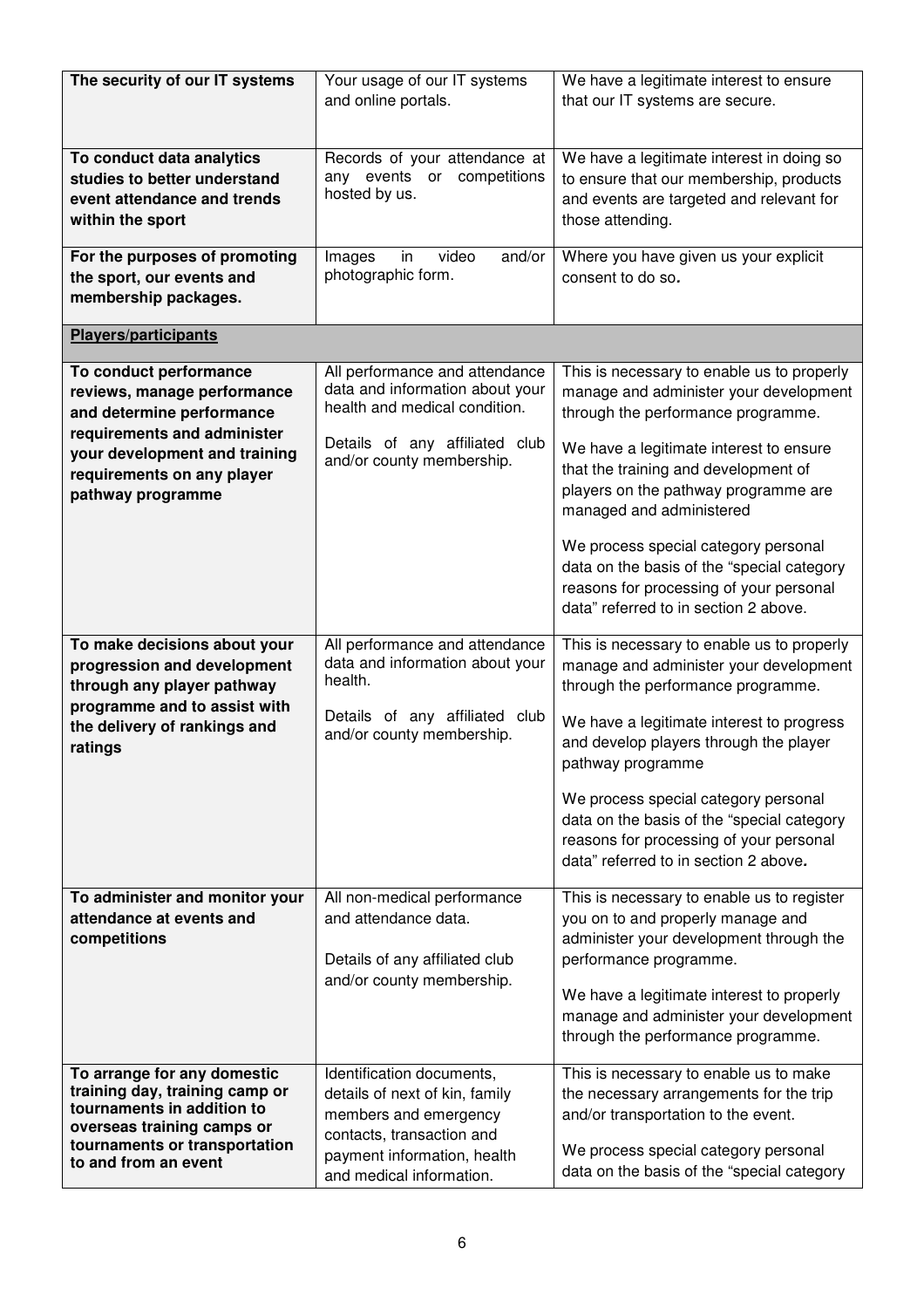|                                                                                                                                                                                                                                                                                                                      |                                                                                                                                               | reasons for processing of your personal<br>data" referred to in section 2 above.                                                                                                                                                                                                                                                                                                                                                                                                                                |
|----------------------------------------------------------------------------------------------------------------------------------------------------------------------------------------------------------------------------------------------------------------------------------------------------------------------|-----------------------------------------------------------------------------------------------------------------------------------------------|-----------------------------------------------------------------------------------------------------------------------------------------------------------------------------------------------------------------------------------------------------------------------------------------------------------------------------------------------------------------------------------------------------------------------------------------------------------------------------------------------------------------|
| To administer any drug and<br>alcohol testing (anti-doping)                                                                                                                                                                                                                                                          | Health and medical information                                                                                                                | We process special category personal<br>data on the basis of the "special category<br>reasons for processing of your personal<br>data" referred to in section 2 above.                                                                                                                                                                                                                                                                                                                                          |
| To use information about your<br>physical or mental health<br>(including any injuries) or<br>disability status, to ensure your<br>health and safety and to assess<br>your fitness to participate, to<br>provide appropriate<br>adjustments to our sports<br>facilities and to monitor and<br>manage sickness absence | Health and medical information                                                                                                                | We have a legitimate interest in doing so<br>to provide a safe and accessible<br>environment for you to train and compete.<br>We process special category personal<br>data on the basis of the "special category<br>reasons for processing of your personal<br>data" referred to in section 2 above.                                                                                                                                                                                                            |
| To gather evidence for possible<br>grievance or disciplinary<br>hearings                                                                                                                                                                                                                                             | All the personal information we<br>collect including any disciplinary<br>and grievance information.                                           | We have a legitimate interest in doing so<br>to provide a safe and fair environment for<br>all members and to ensure the effective<br>management of any disciplinary hearings,<br>appeals and adjudications.<br>We process special category personal<br>data on the basis of the "special category<br>reasons for processing of your personal<br>data" referred to in section 2 above.<br>For criminal records history we process it<br>on the basis of legal obligations or based<br>on your explicit consent. |
| To assess your eligibility for<br>and to provide any scholarship<br>funding and/or grants                                                                                                                                                                                                                            | details<br>All<br>required<br>the<br>for<br>purposes<br>οt<br>awarding<br>scholarship funding<br>or grants<br>(including any means testing)   | This is necessary to enable us to properly<br>administer and perform any contract for<br>the provision of funding.                                                                                                                                                                                                                                                                                                                                                                                              |
| For the purposes of equal<br>opportunities monitoring                                                                                                                                                                                                                                                                | Name, title, date of birth,<br>gender, information about your<br>race or ethnicity, health and<br>medical information and<br>performance data | We have a legitimate interest to promote a<br>sports environment that is inclusive, fair<br>and accessible.<br>We process special category personal<br>data on the basis of the "special category<br>reasons for processing of your personal<br>data" referred to in section 2 above.                                                                                                                                                                                                                           |
| Where appropriate to register<br>you for the England Hockey<br><b>League and other England</b><br><b>Hockey competitions</b>                                                                                                                                                                                         | All medical and non-medical<br>performance and attendance<br>data.<br>Details of any affiliated club<br>and/or county membership.             | This is necessary to enable us to register<br>you onto and properly manage and<br>administer your registration and eligibility<br>for competitions and update and retain<br>individual records such as goals,<br>appearances and disciplinary cards.<br>We process special category personal<br>data on the basis of the "special category                                                                                                                                                                      |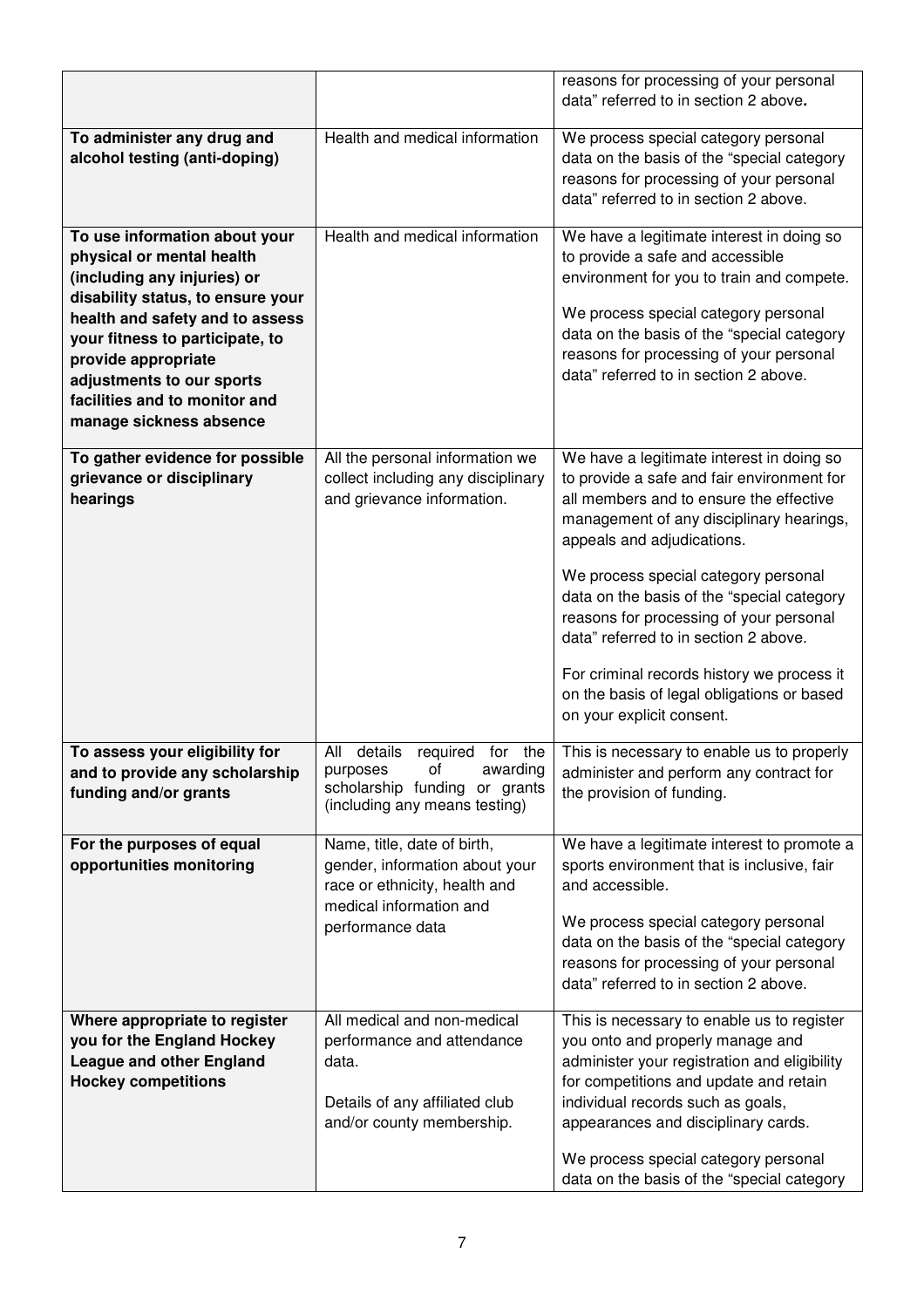|                                                                                                                                                                                    |                                                                                                                                                             | reasons for processing of your personal<br>data" referred to in section 2 above.                                                                                                                                                                                                                                               |
|------------------------------------------------------------------------------------------------------------------------------------------------------------------------------------|-------------------------------------------------------------------------------------------------------------------------------------------------------------|--------------------------------------------------------------------------------------------------------------------------------------------------------------------------------------------------------------------------------------------------------------------------------------------------------------------------------|
|                                                                                                                                                                                    |                                                                                                                                                             |                                                                                                                                                                                                                                                                                                                                |
| To facilitate membership of the<br><b>World Class Programme</b>                                                                                                                    | All the personal information we<br>collect.<br>All performance and attendance<br>data.                                                                      | This is necessary to enable us to register<br>you on to and properly manage and<br>administer your development through the<br>performance programme.<br>We process special category personal<br>data on the basis of the "special category<br>reasons for processing of your personal<br>data" referred to in section 2 above. |
| <b>Coaches and officials (including Team Managers and Teachers)</b>                                                                                                                |                                                                                                                                                             |                                                                                                                                                                                                                                                                                                                                |
| To administer your attendance<br>at any courses or programmes<br>you sign up to                                                                                                    | All contact and membership<br>details, transaction and<br>payment data.                                                                                     | This is necessary to enable us to register<br>you on to and properly manage and<br>administer your development through the                                                                                                                                                                                                     |
|                                                                                                                                                                                    | Details of your current affiliated<br>club or other, coaching/teaching<br>qualifications and/or officiating<br>history.                                     | course and/or programme.                                                                                                                                                                                                                                                                                                       |
| To conduct performance<br>reviews, managing performance<br>and determining performance<br>requirements                                                                             | All performance and attendance<br>data and information about your<br>health.                                                                                | This is necessary to enable us to properly<br>manage and administer your development<br>through the course and/or programme.                                                                                                                                                                                                   |
|                                                                                                                                                                                    | Details of your current affiliated<br>club or other, coaching/teaching<br>qualifications and/or officiating<br>history.<br>Qualification start & end dates. | We process special category personal<br>data on the basis of the "special category<br>reasons for processing of your personal<br>data" referred to in section 2 above.                                                                                                                                                         |
|                                                                                                                                                                                    |                                                                                                                                                             |                                                                                                                                                                                                                                                                                                                                |
| To make decisions about your<br>progression and accreditation<br>status                                                                                                            | As above.                                                                                                                                                   | As above.                                                                                                                                                                                                                                                                                                                      |
| with<br>To<br>comply<br>legal<br>obligations,<br>for<br>example,<br>regarding people working with<br>children or Adults at Risk to<br>comply with our safeguarding<br>requirements | Information about your criminal<br>convictions and offences                                                                                                 | For criminal records history we process it<br>on the basis of legal obligations or based<br>on your explicit consent.                                                                                                                                                                                                          |
| To administer any drug and<br>alcohol testing (anti-doping)                                                                                                                        | Health information                                                                                                                                          | We have a legal obligation and a<br>legitimate interest to provide you & other<br>members of our organisation with a safe<br>environment in which to participate in<br>sport.                                                                                                                                                  |
|                                                                                                                                                                                    |                                                                                                                                                             | We process special category personal<br>data on the basis of the "special category<br>reasons for processing of your personal<br>data" referred to in section 2 above.                                                                                                                                                         |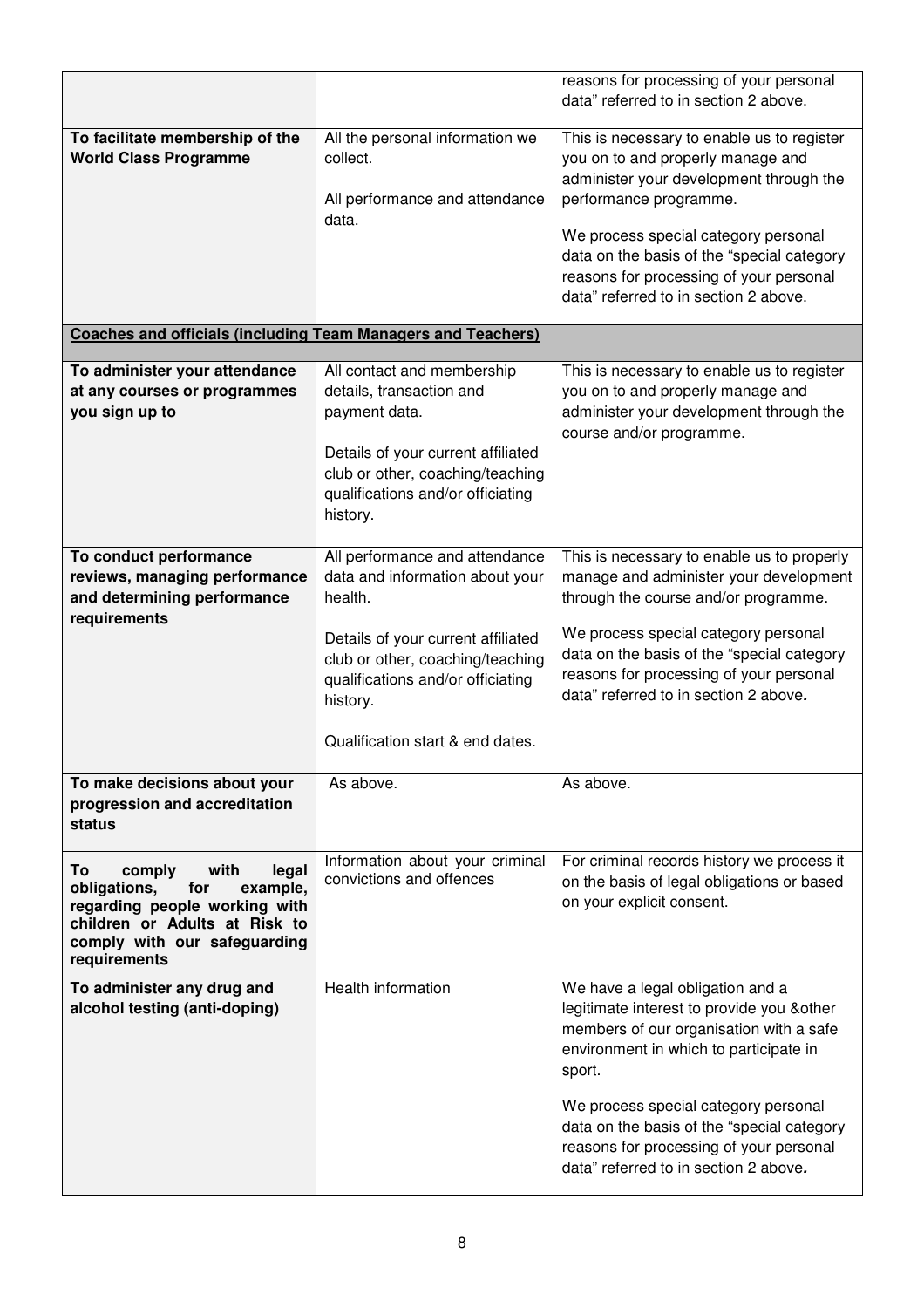| To arrange for any domestic<br>training day, training camp or<br>tournaments in addition to<br>overseas training camps or<br>tournaments or transportation to<br>and from an event | Identification documents,<br>details of next of kin, family<br>members and emergency<br>contacts, transaction and<br>payment information, health<br>and medical information. | This is necessary to enable us to make<br>the necessary arrangements for the trip<br>and/or transportation to the event.<br>We process special category personal<br>data on the basis of the "special category"<br>reasons for processing of your personal<br>data" referred to in section 2 above. |
|------------------------------------------------------------------------------------------------------------------------------------------------------------------------------------|------------------------------------------------------------------------------------------------------------------------------------------------------------------------------|-----------------------------------------------------------------------------------------------------------------------------------------------------------------------------------------------------------------------------------------------------------------------------------------------------|
| To notify you of any Continuing<br><b>Professional Development</b><br>opportunities                                                                                                | Details of your current affiliated<br>club or other, coaching/teaching<br>qualifications and/or officiating<br>history.                                                      | This is necessary to enable us to register<br>you on to and properly manage and<br>administer your development through the<br>course and/or programme.                                                                                                                                              |

For some of your personal information you will have a legal, contractual or other requirement or obligation for you to provide us with your personal information. If you do not provide us with the requested personal information we may not be able to admit you as a member or we may not be able to properly perform our contract with you or comply with legal obligations and we may have to terminate your position as a member. For other personal information you may not be under an obligation to provide it to us, but if you do not provide it then we may not be able to properly perform our contract with you.

Where you have given us your consent to use your personal information in a particular manner, you have the right to withdraw this consent at any time, which you may do by contacting us as described in the "Contacting us" section below.

Please note however that the withdrawal of your consent will not affect any use of the data made before you withdrew your consent and we may still be entitled to hold and process the relevant personal information to the extent that we are entitled to do so on bases other than your consent. Withdrawing consent may also have the same effects as not providing the information in the first place, for example we may no longer be able to provide certain member benefits to you.

# 5. **DIRECT MARKETING**

**Email, post and SMS marketing:** from time to time, we may contact you by email, post or SMS with information about products and services we believe you may be interested in.

We will only send marketing messages to you in accordance with the marketing preferences you set. You can then let us know at any time that you do not wish to receive marketing messages by emailing us at mydata@englandhockey.co.uk. You can also unsubscribe from our marketing by clicking on the unsubscribe link in the marketing messages we send to you.

### 6. **DISCLOSURE OF YOUR PERSONAL INFORMATION**

We share personal information with the following parties:

- o **Any party approved by you.**
- o **To any governing bodies or regional / international bodies for the sports covered by our club:** to allow them to properly administer the sports on a local, regional and national and international level.
- o **Other service providers**: for example, approved qualification providers (for example www.1st4sportqualifications.com and www.mytrainingdiary.org), email marketing specialists, payment processors, data analysis CCTV contractors, promotional advisors, contractors or suppliers and IT services (including CRM, website, video- and teleconference services);
- o Our supply chain partners & sub-contractors, such as couriers, import/export agents, shippers;
- o **Our Commercial Partners**: for the purposes of providing you with information on any tickets, special offers, opportunities, products and services and other commercial benefits provided by our commercial partners where you have given your express consent for us to do so;
- **The Government or our regulators:** where we are required to do so by law or to assist with their investigations or initiatives.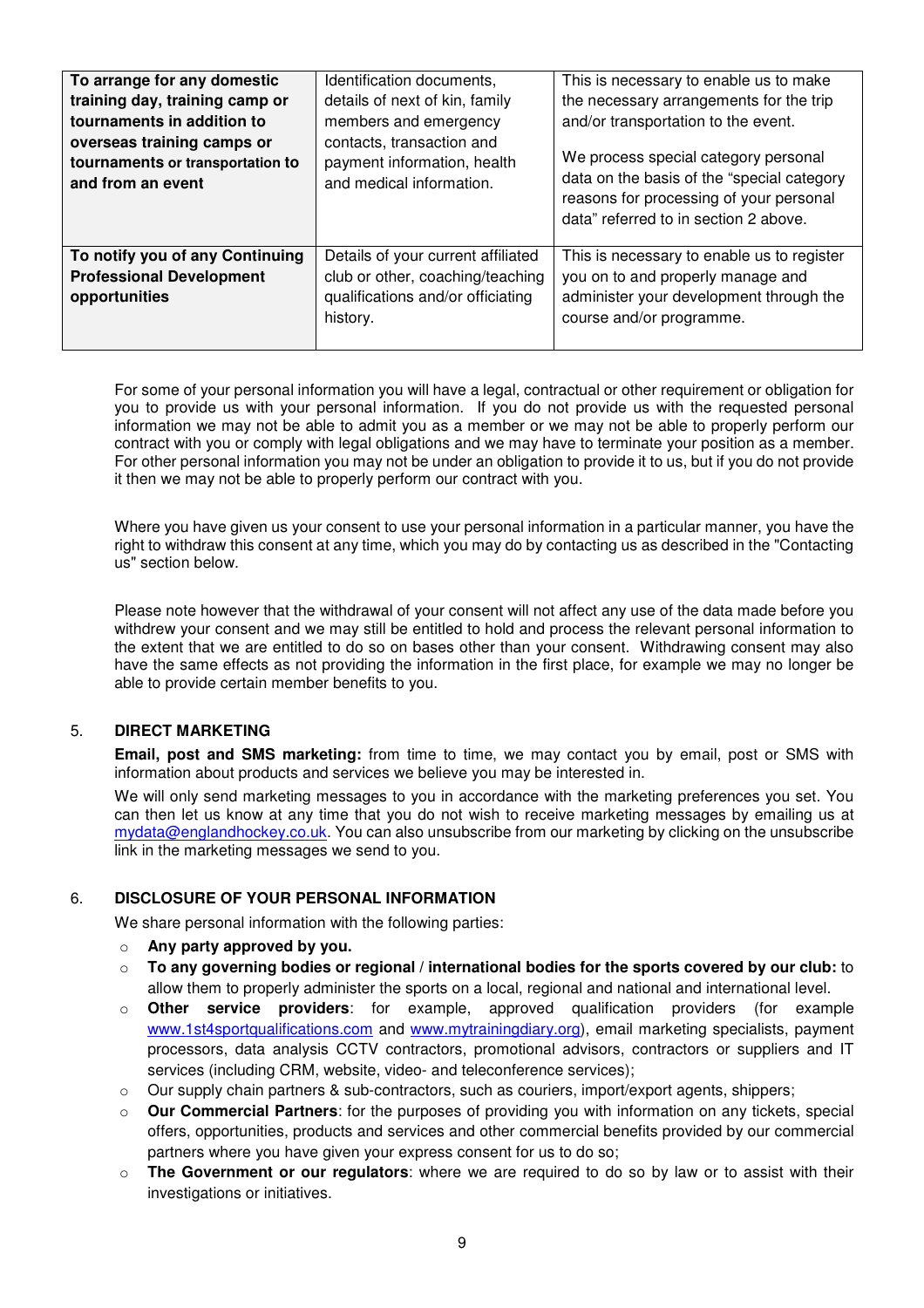o **Police, law enforcement security services and other statutory agencies**: to assist with the investigation and prevention of crime, the protection of national security and safeguarding.

We do not disclose personal information to anyone else except as set out above.

# 7. **TRANSFERRING YOUR PERSONAL INFORMATION INTERNATIONALLY**

The personal information we collect may be transferred to and stored in countries outside of the UK and the European Union. Some of these jurisdictions require different levels of protection in respect of personal information and, in certain instances, the laws in those countries may be less protective than the jurisdiction you are typically resident in. We will take all reasonable steps to ensure that your personal information is only used in accordance with this privacy notice and applicable data protection laws and is respected and kept secure and where a third part processes your data on our behalf we will put in place appropriate safeguards as required under data protection laws. For further details please contact us by using the details set out in the "Contacting us" section below.

# 8. **HOW LONG DO WE KEEP PERSONAL INFORMATION FOR?**

The duration for which we retain your personal information will differ depending on the type of information and the reason why we collected it from you. However, in some cases personal information may be retained on a long-term basis: for example, personal information that we need to retain for legal purposes will normally be retained in accordance with usual commercial practice and regulatory requirements. Generally, where there is no legal requirement we retain all physical and electronic records for a period of 10 years after your last contact with us. Exceptions to this rule are:

 $\circ$  Information that may be relevant to personal injury claims, or discrimination claims may be retained until the limitation period for those types of claims has expired. For personal injury or discrimination claims this can be an extended period as the limitation period might not start to run until a long time after you have worked for us.

It is important to ensure that the personal information we hold about you is accurate and up-to-date, and you should let us know if anything changes, for example if you change your phone number or email address.

You may be able to update some of the personal information we hold about you through some of our portals including for example hockey hub www.englandhockey.co.uk hockeyhub.englandhockey.co.uk and the Player Pathway System www.playerpathway.englandhockey.co.uk/members/sign\_in. Alternatively, you can contact us using by using the details set out in the "**Contacting us**" section below.

### 9. **YOUR RIGHTS IN RELATION TO PERSONAL INFORMATION**

You have the following rights in relation to your personal information:

- o the right to be informed about how your personal information is being used;
- o the right to access the personal information we hold about you;
- $\circ$  the right to request the correction of inaccurate personal information we hold about you;
- $\circ$  the right to request the erasure of your personal information in certain limited circumstances;
- o the right to restrict processing of your personal information where certain requirements are met;
- o the right to object to the processing of your personal information;
- $\circ$  the right to request that we transfer elements of your data either to you or another service provider; and
- $\circ$  the right to object to certain automated decision-making processes using your personal information.

You should note that some of these rights, for example the right to require us to transfer your data to another service provider or the right to object to automated decision making, may not apply as they have specific requirements and exemptions which apply to them and they may not apply to personal information recorded and stored by us. For example, we do not use automated decision making in relation to your personal data. However, some have no conditions attached, so your right to withdraw consent or object to processing for direct marketing are absolute rights.

Whilst this privacy notice sets out a general summary of your legal rights in respect of personal information, this is a very complex area of law. More information about your legal rights can be found on the Information Commissioner's website at https://ico.org.uk/for-the-public/.